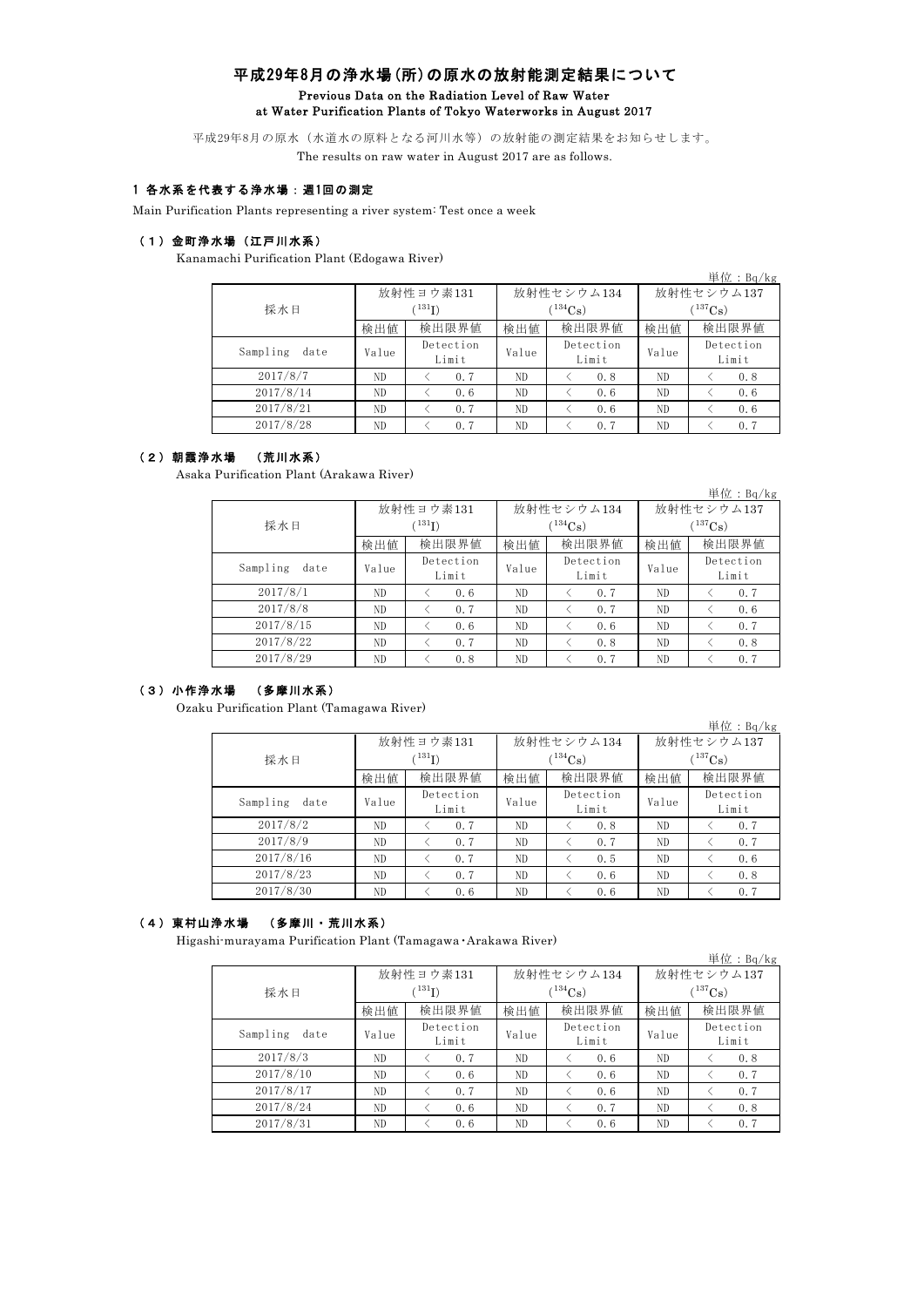### (5)長沢浄水場 (相模川水系)

Nagasawa Purification Plant (Sagamigawa River)

|                              |       |                    |              |                    |            | 単位: $Bq/kg$        |  |
|------------------------------|-------|--------------------|--------------|--------------------|------------|--------------------|--|
|                              |       | 放射性ヨウ素131          |              | 放射性セシウム134         | 放射性セシウム137 |                    |  |
| $^{131}$ I)<br>採水日           |       |                    | $(^{134}Cs)$ | $(^{137}Cs)$       |            |                    |  |
| 検出限界値<br>検出限界値<br>検出値<br>検出値 | 検出値   | 検出限界値              |              |                    |            |                    |  |
| Sampling<br>date             | Value | Detection<br>Limit | Value        | Detection<br>Limit | Value      | Detection<br>Limit |  |
| 2017/8/4                     | ND.   | 0.6                | ND           | 0.7                | ND.        | 0.7                |  |
| 2017/8/11                    | ND    | 0.9                | ND           | 0.6                | ND         | 0.7                |  |
| 2017/8/18                    | ND    | 0.7                | ND           | 0.7                | ND         | 0.6                |  |
| 2017/8/25                    | ND.   | 0.7                | ND           | 0.6                | ND.        | 0.8                |  |

## 2 その他の主要浄水場:概ね月1回の測定

Other Main Purification Plants: Test mostly once a month

|                     |                            |                  |                |                    |                             |                  |            | 単位:Bq/kg           |  |
|---------------------|----------------------------|------------------|----------------|--------------------|-----------------------------|------------------|------------|--------------------|--|
|                     |                            |                  | 放射性ヨウ素131      |                    |                             | 放射性セシウム134       | 放射性セシウム137 |                    |  |
| 浄水所                 | 水源                         | 採水日              |                | $(^{131}I)$        |                             | $(^{134}Cs)$     |            | $(^{137}Cs)$       |  |
|                     |                            |                  | 検出値            | 検出限界値              | 検出値                         | 検出限界値            | 検出値        | 検出限界値              |  |
| Monitoring<br>point | Water<br>resource          | Sampling<br>date | Value          | Detection<br>Limit | Detection<br>Value<br>Limit |                  | Value      | Detection<br>Limit |  |
| 三郷<br>Misato        | 江戸川水系<br>Edogawa<br>River  | 2017/8/2         | ND             | 0.7<br>$\lt$       | ND.                         | $\langle$<br>0.5 | ND.        | 0.6<br>$\lt$       |  |
| 三園<br>Misono        | 荒川水系<br>Arakawa<br>River   | 2017/8/2         | ND             | 0.7<br>$\langle$   | ND                          | $\langle$<br>0.8 | ND         | 0.7<br>$\lt$       |  |
| 境<br>Sakai          | 多摩川水系<br>Tamagawa<br>River | 2017/8/2         | N <sub>D</sub> | 0.7<br>$\langle$   | ND                          | 0.6<br>$\langle$ | ND         | 0.9<br>$\langle$   |  |
| 砧<br>Kinuta         | 多摩川水系<br>Tamagawa<br>River | 2017/8/2         | ND             | 0.8<br>$\lt$       | ND.                         | 0.8<br>$\langle$ | ND.        | 0.9<br>$\langle$   |  |
| 砧下<br>Kinutashimo   | 多摩川水系<br>Tamagawa<br>River | 2017/8/2         | N <sub>D</sub> | 0.8<br>$\lt$       | ND.                         | 0.6<br>$\lt$     | ND.        | 0.9<br>$\lt$       |  |

# 3 多摩地区等の表流水・伏流水・浅井戸を水源とする浄水所:概ね月 1回の測定

Water purification plants using surface water, subsoil water, or shallow well water in Tama Area: Test mostly once a month

### <表流水を水源とする浄水所> <surface water>

|                  |                  |       |                    |                             |                       |                | 単位: Bq/kg             |  |
|------------------|------------------|-------|--------------------|-----------------------------|-----------------------|----------------|-----------------------|--|
|                  |                  |       | 放射性ヨウ素131          |                             | 放射性セシウム134            | 放射性セシウム137     |                       |  |
| 浄水所              | 採水日              |       | $(^{131}I)$        |                             | $(^{134}\mathrm{Cs})$ |                | $(^{137}\mathrm{Cs})$ |  |
|                  |                  | 検出値   | 検出限界値              | 検出値                         | 検出限界値                 | 検出値            | 検出限界値                 |  |
| Monitoring point | Sampling<br>date | Value | Detection<br>Limit | Detection<br>Value<br>Limit |                       | Value          | Detection<br>Limit    |  |
| 戸倉<br>Tokura     | 2017/8/8         | ND    | 0.7<br>$\langle$   | ND                          | 0.5<br>$\langle$      | N <sub>D</sub> | 0.7<br>$\,<\,$        |  |
| 深沢<br>Fukasawa   | 2017/8/8         | ND    | 0.6<br>$\langle$   | ND.                         | 0.5<br>$\langle$      | N <sub>D</sub> | 0.7<br>$\lt$          |  |
| 日原<br>Nippara    | 2017/8/15        | ND    | 0.8<br>$\langle$   | ND                          | 0.7<br>$\langle$      | ND             | 0.7<br>$\langle$      |  |
| 氷川<br>Hikawa     | 2017/8/15        | ND    | 0.7<br>$\langle$   | ND.                         | 0.7<br>$\langle$      | N <sub>D</sub> | 0.6<br>$\langle$      |  |
| 棚沢<br>Tanasawa   | 2017/8/21        | ND.   | 0.8<br>$\langle$   | ND.                         | 0.6<br>$\lt$          | N <sub>D</sub> | 0.8<br>$\langle$      |  |
| 大丹波<br>Otaba     | 2017/8/21        | ND    | 0.6<br>$\langle$   | ND                          | 0.7<br>$\langle$      | N <sub>D</sub> | 0.6<br>$\langle$      |  |
| 小河内<br>Ogouchi   | 2017/8/22        | ND.   | 0.7<br>$\langle$   | ND.                         | 0.5<br>$\lt$          | N <sub>D</sub> | 0.7<br>$\langle$      |  |
| ひむら<br>Himura    | 2017/8/22        | ND    | 0.7<br>$\langle$   | ND                          | 0.7<br>$\langle$      | N <sub>D</sub> | 0.7<br>$\langle$      |  |